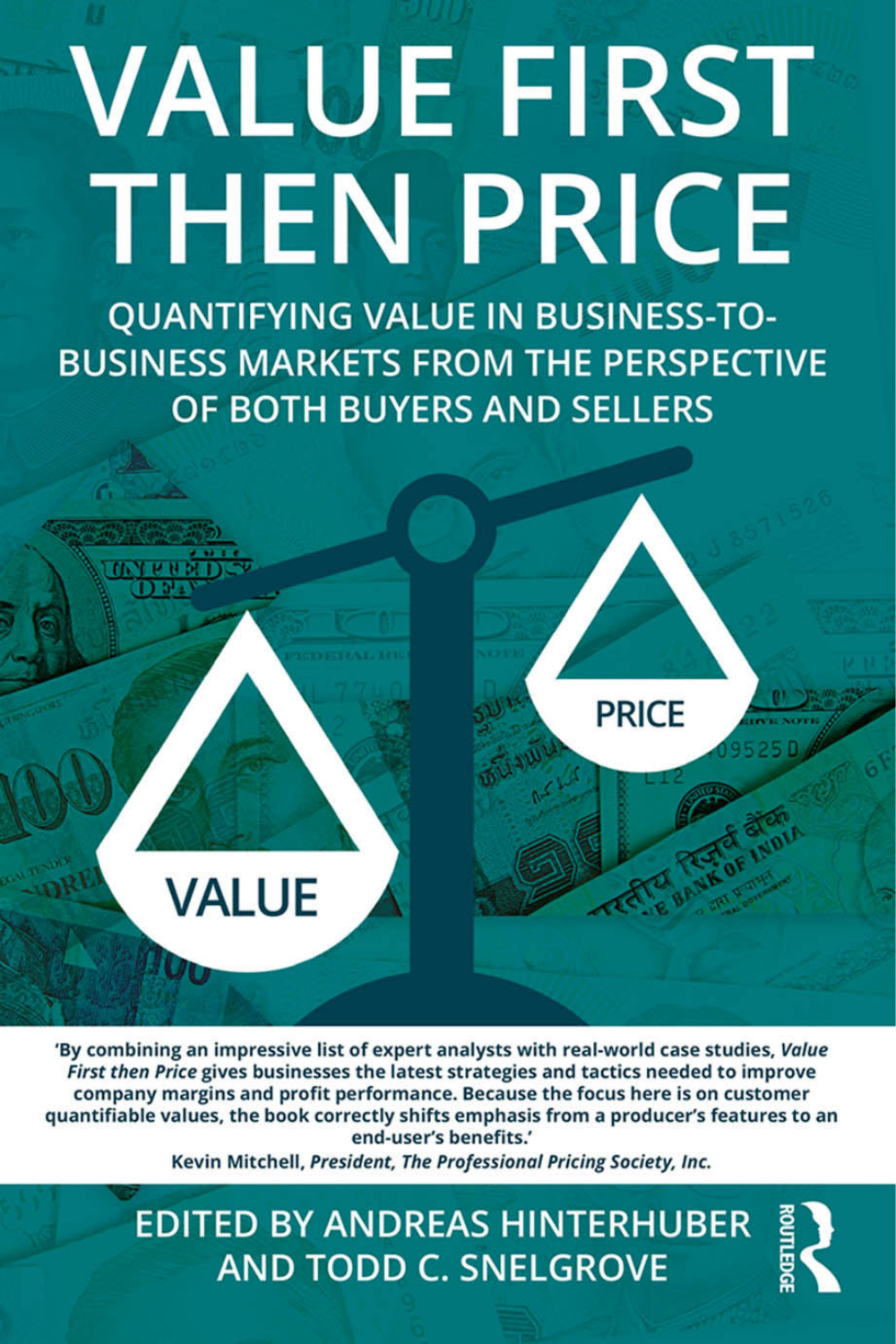### **Value First then Price**

Value-based pricing—pricing a product according to its value to the customer rather than its cost—is the most effective and profitable pricing strategy. Buyers need to evaluate the monetary beneits of a product against the price of its competitors. Sellers justify their price points through documenting the value of a product, emphasizing its superiority against competitors and therefore justifying the premium price.

*Value First then Price* is an innovative collection which proposes a quantitative methodology to value pricing, and road-tests this methodology through a wide variety of real-life industrial cases. It provides a state-of-the-art and best practice overview of how leading companies quantify and document value to customers. In doing so, this book provides researchers with a method by which to draw invaluable data-driven conclusions, and sales and marketing managers the theories and best practices they need to quantify the value of their products to demanding, hardnosed industrial purchasers.

With contributions from global industry experts this book provides cutting edge research on value quantification and value quantification capabilities with real-life, practical examples. It will be essential reading for sales and pricing specialists as well as business strategists, in both research and practice.

**Andreas Hinterhuber** is a Partner of Hinterhuber & Partners (www.hinterhuber. com) and a Visiting Professor at the University of Bolzano, Italy. He has led consulting projects in pricing in B2B and B2C companies worldwide, including Lufthansa, Tieto, International Paper, Continental, SPX, Fercam, Swarovski, Würth- Hochenburger, Ecolab, British American Tobacco, and many others. He has published articles in *Industrial Marketing Management*, *Long Range Planning*, *MIT Sloan Management Review*, *Journal of Strategic Marketing*, *Business Horizons*, and other journals.

**Todd C. Snelgrove** is the Global Vice President of Value at SKF and supports executive MBA classes at Northwestern University, London Business School, and the International Institute for Management Development. He has been the lead architect and driver in SKF's Value Quantification journey.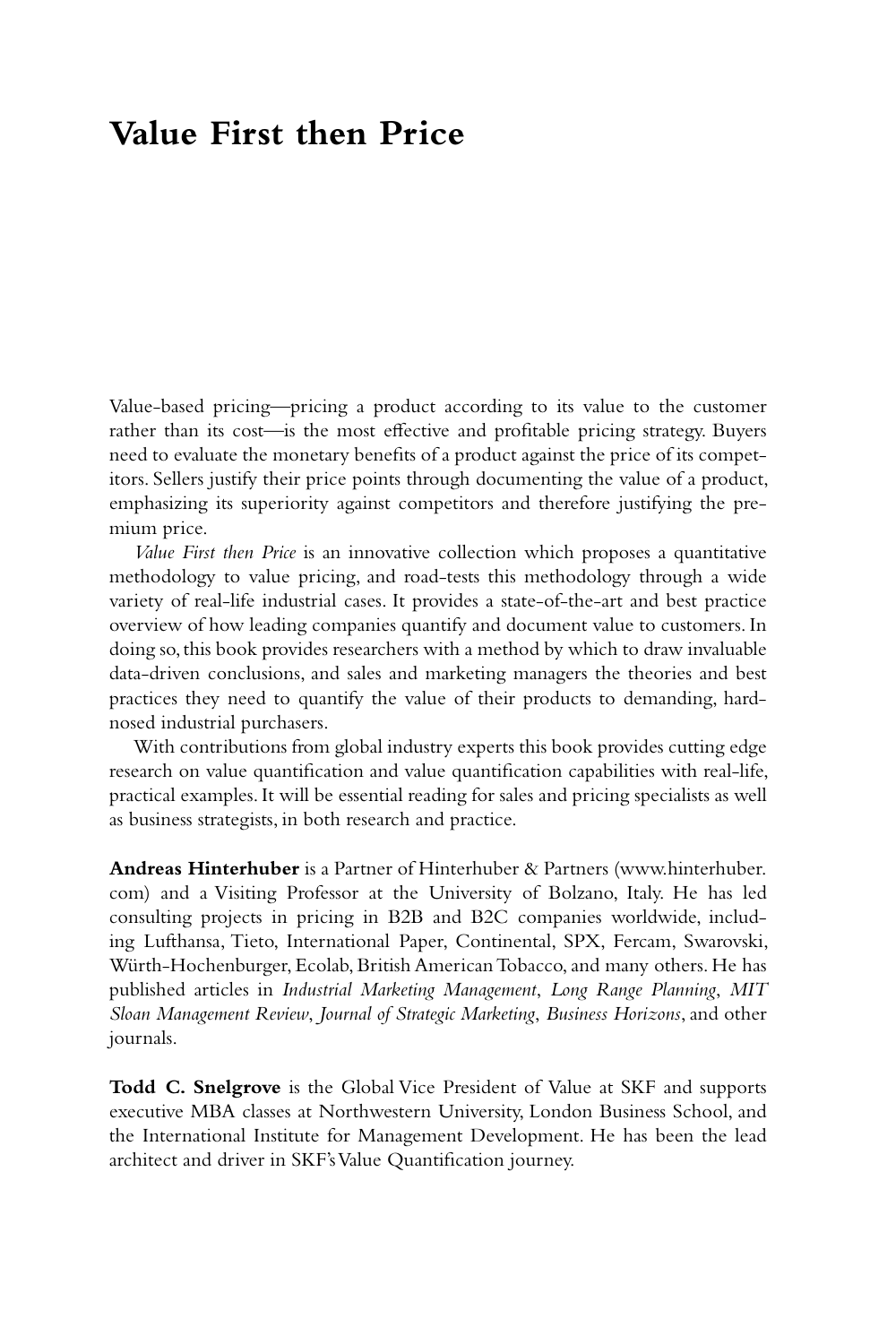First published 2017 by Routledge 2 Park Square, Milton Park, Abingdon, Oxon OX14 4RN

And by Routledge 711 Third Avenue, New York, NY 10017

Routledge is an imprint of the Taylor & Francis Group, an informa business

© 2017 selection and editorial material, Andreas Hinterhuber and Todd C. Snelgrove; individual chapters, the contributors

The right of the editors to be identified as the authors of the editorial material, and of the authors for their individual chapters, has been asserted in accordance with sections 77 and 78 of the Copyright, Designs and Patents Act 1988.

All rights reserved. No part of this book may be reprinted or reproduced or utilised in any form or by any electronic, mechanical, or other means, now known or hereafter invented, including photocopying and recording, or in any information storage or retrieval system, without permission in writing from the publishers.

*Trademark notice*: Product or corporate names may be trademarks or registered trademarks, and are used only for identification and explanation without intent to infringe.

*British Library Cataloguing in Publication Data*  A catalogue record for this book is available from the British Library

*Library of Congress Cataloging in Publication Data*  Names: Hinterhuber, Andreas, editor. | Snelgrove, Todd, editor. Title: Value first then price: quantifying value in business to business markets from the perspective of both buyers and sellers / edited by Andreas Hinterhuber and Todd C. Snelgrove. Description: Abingdon, Oxon; New York, NY: Routledge, 2017. | Includes bibliographical references and index. Identifiers: LCCN 2016014896 | ISBN 9781138101623 (hardback) | ISBN 9781138101630 (pbk.) | ISBN 9781315656816 (ebook) Subjects: LCSH: Pricing. | Value. | Industrial marketing. Classiication: LCC HF5416.5 .V35 2017 | DDC 658.8/04—dc23 LC record available at https://lccn.loc.gov/2016014896

ISBN: 978-1-138-10162-3 (hbk) ISBN: 978-1-138-10163-0 (pbk) ISBN: 978-1-315-65681-6 (ebk)

Typeset in BemboStd by codeMantra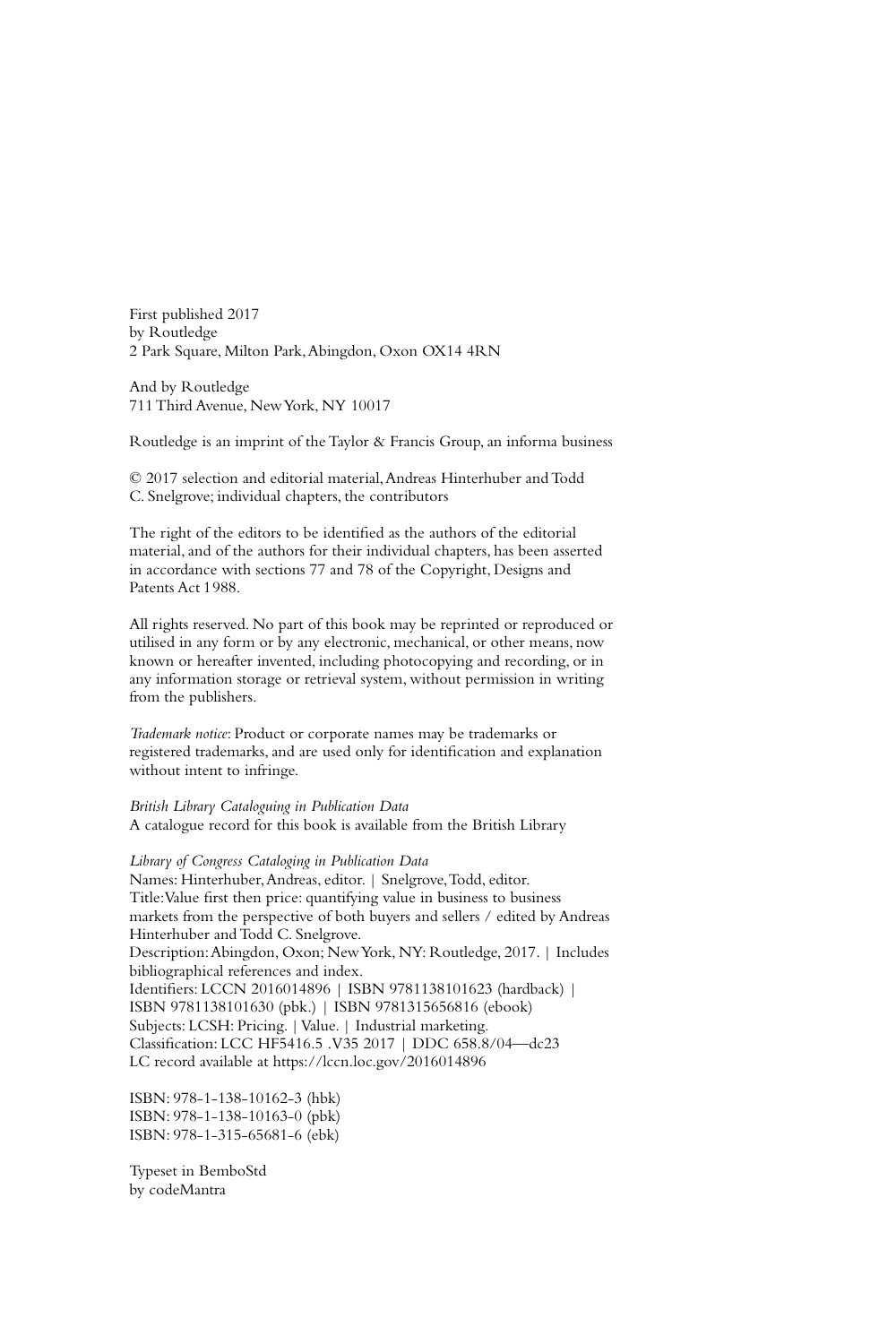## **7 Quantifying your value so customers are willing and able to pay for it**

*Todd C. Snelgrove*

How does one get paid for value created? The question has been asked by every premium player in every market of the world. Given that the financial benefits of value creation and pricing are well known, why do so many companies fail to achieve the desired results after they've done the work to create something of value? For those that do invest and create customer value, it's time to do the work to get paid for it!

#### $PV \geq$  COST = ACTION

I have begun to look at this as a formula. If the perceived value (PV) of a good or service is greater than or equal to the cost of buying it, then an action such as a purchase should occur. In more detail, it is the perceived value from the customer's perspective; however, if that value can be expressed monetarily, it will be a harder value than a perceived value that is not. Cost includes the asking price, plus all other associated costs (shipping and handling, research time, cost of capital etc.). If I perceive that I will obtain more value than the cost of doing so, it probably will result in a purchase. The greater the diference between perceived value and cost, the higher the percentage of people who will buy. For example, if the quantified customer-speciic value is \$100, and the cost of acquiring it is \$42, then a value surplus or incentive to buy of \$58 exists and for most that surplus is large enough to motivate most people toward the desired action of purchasing. However, let's assume that perceived value is a feeling (no number is assigned to it); in this case, fewer people would buy. Finally, if the perceived value were only \$43 and the cost were \$42, far fewer people would invest in buying to receive the one dollar of benefit.

Looking at the example in Figure 7.1 of an ofering for a tool called a laser alignment system, we see a list of perceived values; let's assume for each item there's a value that, based on industry averages or customer-specific numbers, totals \$10,000 and that the total costs of acquiring the tool are \$4,200, leaving a value surplus or "incentivization" beneit of \$5,800. If the numbers are a hard value, believable to me as a buyer, then I will find a way to get the \$4,200. In general, the harder and more monetary the value numbers are, the less value surplus is needed to get an order.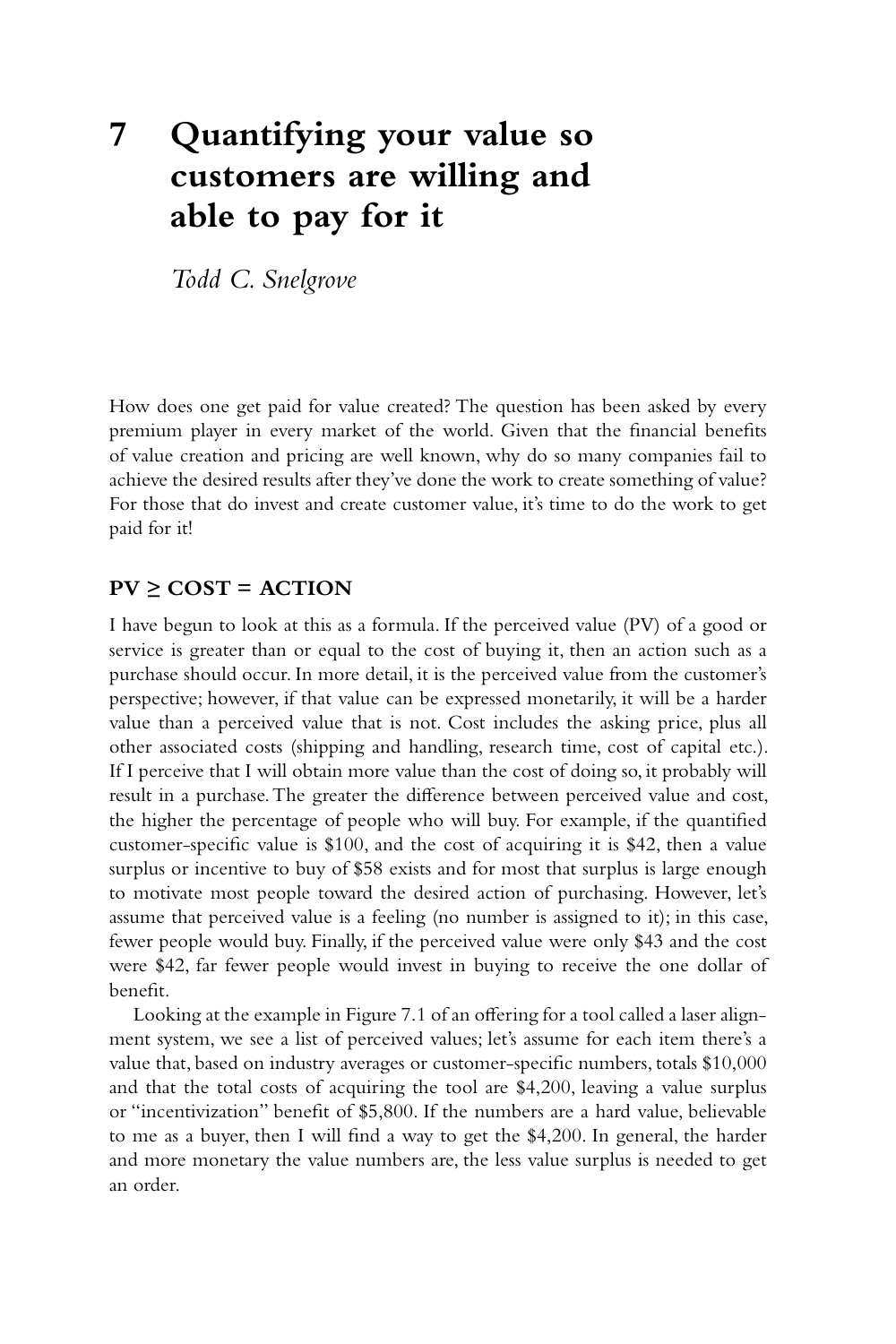| Less Energy Consumption    |                                            |                          |
|----------------------------|--------------------------------------------|--------------------------|
| <b>Faster Installation</b> | Price of tool                              |                          |
| Longer Machine Life        | Cost of adding or<br>using existing vendor | Order or<br>No Order     |
| Easier Installation        | Time to wait for<br>delivery of tool       |                          |
| Less Machine Vibration     |                                            |                          |
| \$10,000                   | \$4,200                                    | \$5,800 Value<br>Surplus |

Perceived Value  $\geq$  Costs = Action

*Figure 7.1* Example of perceived value calculation for a laser alignment tool.

Companies that employ a good value-based pricing strategy are 20% more profitable than those that have weak execution on value pricing, and 36% more profitable than those that are good at executing a cost- or market-share-driven strategy (Monitor Pricing Group 2011, cited by M. Bertini, personal communication 2014). Thus I would argue that value pricing works only if additional areas are also addressed. A company must create value, communicate that value through sales and marketing, and quantify that value in monetary terms; only then can it get paid for the value created. Think about it for a second: if a company is great at three of these but not the fourth, it won't get paid for value.

As I travel the world, I hear too often from CEOs the refrain "I want our salesforce to sell based on value but they do not … why"? The answer is "simple." No one size fits all and no silver bullet exists. Selling on value takes focus, management support, tools and training, and product or service diferentiated attributes to see the results. In talking with other thought leaders in the value space, I have come to realize that numerous other things need to happen to make value selling work for a company.

For a salesforce it comes down to two main focuses: Do they have the ability to sell value? And do they want to sell value? I find that most companies focus on the ability area and assume that the salesforce wants to sell value, and that they just need to go and do it. So what's needed?

#### **WHY SPEND THE TIME AND EFFORT TO QUANTIFY YOUR COMPANY'S VALUE?**

The first step in the journey is to realize that quantifying value is something your customers want and need you to do, something that will allow them to justify buying your option, unless you're consistently the lowest-priced ofering. In the world of buying and pricing, two competing forces exist. From a customer's perspective, these are the *willingness to pay (WTP)* for value and the *ability to pay (ATP)* for that value. In the days when the user of a product or service was the decision maker, and purchasing was more of a clerical function, the process was easier—easier in the sense that the user of the solution you were ofering could justify in their own mind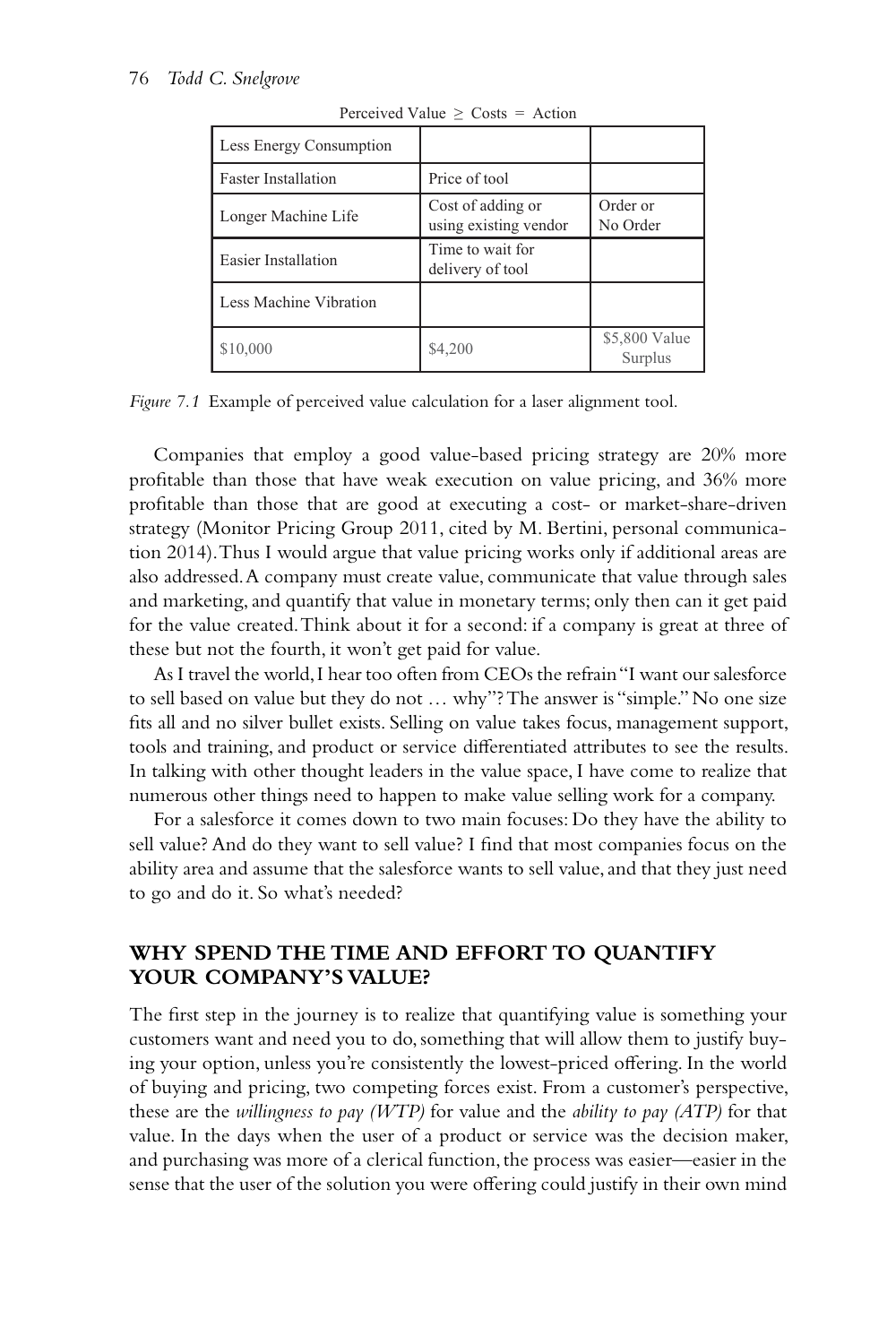what better, longer, easier, faster meant because they were the ones who would receive the benefit. However, in the last two decades, the activity of "purchasing" has evolved into the strategic focus of "procurement." The diference is important: now procurement decides what is of value, what they are willing to pay for—and because they are not the ones who will see and receive the benefits, they are less likely to pay for them. Second, in today's budget-constrained world, the question is whether the customer has the money or budget to buy the better ofering. The case studies, research, and anecdotal stories that follow show that if value can be quantified in the universal language of dollars and cents, then obtaining new budgets or reallocating money from another budget can easily happen, and procurement will be willing to invest.

For example, I might say to a potential customer (user of a product or service), "This solution will allow you to do the job 22% faster, and the quality of the job will be 10% better" (assuming data exist to reinforce this). How willing and able would that customer be to pay for that value? It would depend on what those impacts would mean to them and on comparing this buy with other, competing purchases. They might sense that mine is the better solution, and then they would have to take this argument to their boss, procurement, and finance and explain that time is money, for example. However, what if after mentioning the above benefit statements and, based on industry averages, or their company-specific measurements, handed them a customized business case showing that my solution would save their company \$225,000 a year in overtime, parts, reduced scrap, and less rework? Which scenario has a better chance of getting the order? Now they would know what the solution was worth and where it would rank with competing requests for the two very scarce resources of time and money. In today's world, where your ofering is competing for funding and priority over other options, the one that has the best business case, with the hardest values, and the highest probabilities of realization, will be the offering that is purchased. If you cannot quantify the value of your ofering, it will be placed in the dreaded no decision, or low-priority, bucket. Or the purchase will be seen as a commodity and you will be compared with your competitors based on price and delivery. Instances of decision-by-committee have increased, and "let's not make the wrong decision" seems to be a dominant driving force. It's easy to point to "we got all the minimum requirements at a lower unit price" to support a bad supplier selection if ultimately things don't work out. However, with a vetted business case, all functions involved in the decision can point to the payback, ROI, and cash flow of the business case provided to justify why that project or solution was approved over the other options. Even when there is no budget, if the payback is believable or guaranteed, money can easily be reallocated or found when a quantified business case exists.

So once you see the need for and benefit of quantifying your value, what else needs to happen to enable your company to sell and get paid for that value? Let's look at the internal and external resources, requirements, and focuses needed (see Figure 7.2). These are not ranked by order of importance; however, you need to address all of them to be truly successful. Over the last decade I have had the chance to sit with the Guru of Value, Professor James Anderson, and discuss what's working,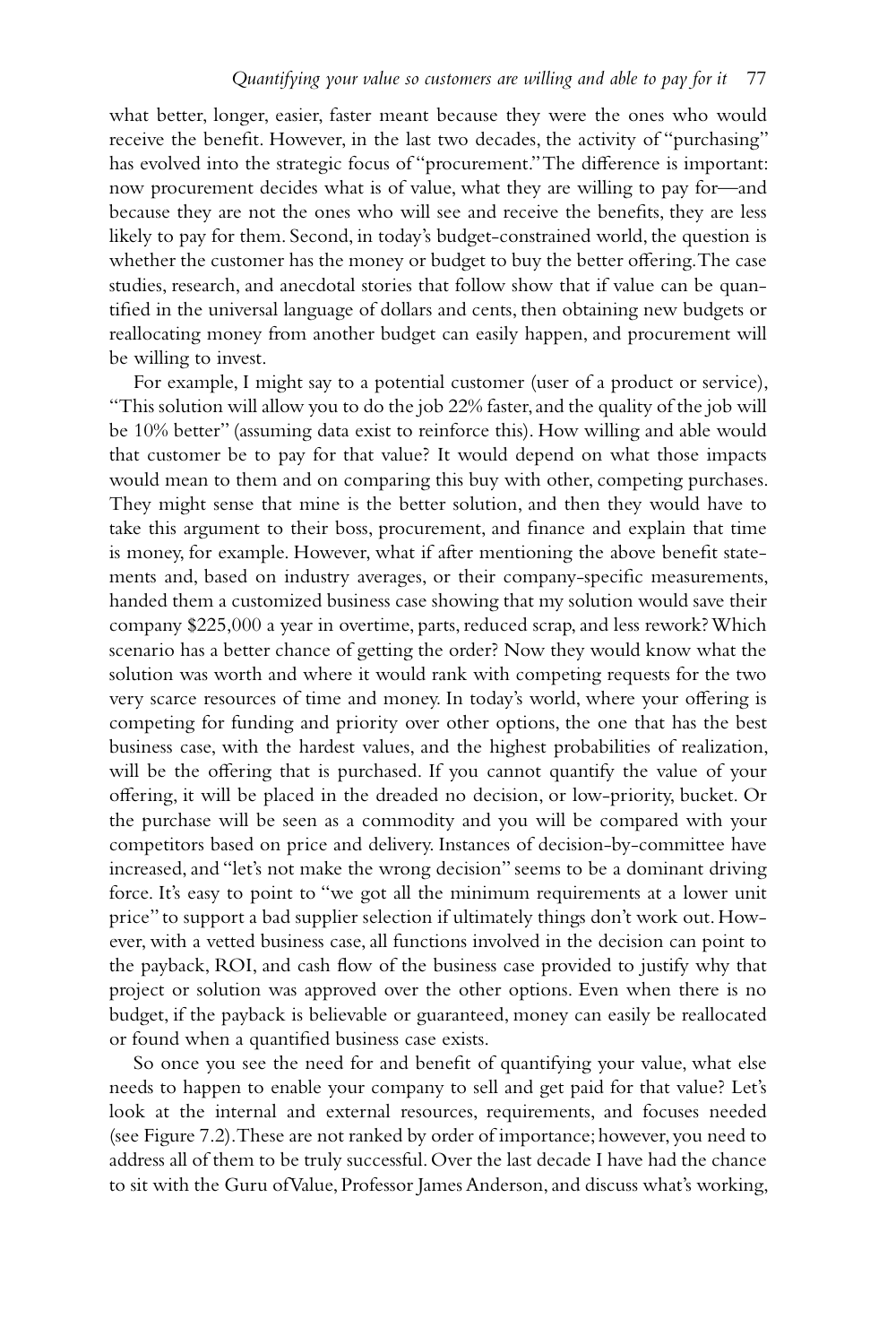#### 78 *Todd C. Snelgrove*



*Figure 7.2* What causes value-selling success?

what's not, and why, in our company and others' "Value Merchant" strategy. After one discussion, Jim created the diagram shown in Figure 7.2. I was amazed at how clearly he was able to represent the main points and show how they support the two areas of ability and willingness to sell value. Checking to make sure we address all areas listed in this diagram ensures that we cover all the basics for a vital, ongoing, robust program based on value that allows a company to diferentiate its ofering from that of the competition.

#### **THE ABILITY TO SELL VALUE COMPONENT**

#### **Value conceptualization**

What is your company's value to your customers? What does it help them do better than the other options? Value selling begins with the basic step of making sure your company creates something of value. Whether it's a product or a service, it needs to have an attribute that is not only diferent but also of value to someone within your target audience. Most academics use the term "unique selling proposition" or USP; however, just because something is unique doesn't mean it is of value. At our company's 100-year celebration, our CEO took the stage and memorably said, "Value is not in the minds of our engineers and what we think value is; value is what customers value."

Years ago, while interviewing for my job at SKF (a Swedish-headquartered global leader in industrial engineered products), I asked our Canadian president why customers would choose to buy an SKF bearing over a competitor's ofering, when we had a price premium. I will never forget the stone-faced glare of our Swedish president, who said—almost in disbelief that I didn't already know why—" We are Swedish." I began to chuckle and then realized that he wasn't joking. So, our head office is in one country, whereas our competitors' are in others. This is unique, but it's not something of value (to me, at least). What I heard him say was that our head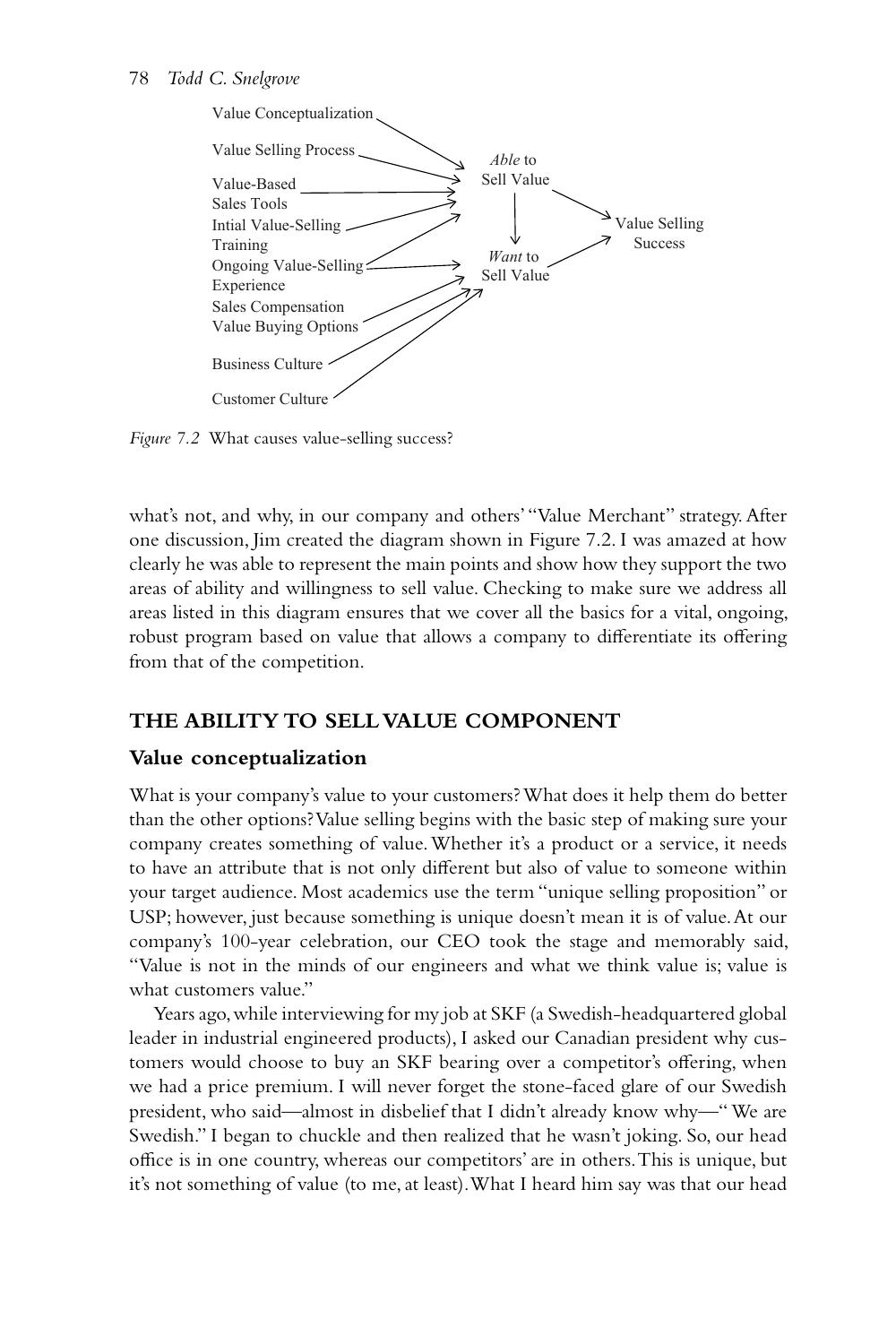office is in Sweden. What he meant was that we make the highest-quality products in the world, and that we've generated more innovations and patents than all our competitors (Swedish culture is highly innovative and focused on quality). So the first phase of value selling is to make sure that you create something that is of value to your customers—whatever that may be.

Since publicly traded companies have a shareholder responsibility to create sustained profit, let's make sure we help them do this in the right way by adding real value and taking out real cost. To get buy-in, this value must be quantified.

#### **Value-selling process**

Second, value has to be part of your selling process. Are you merely reacting to customers' requests, or are you proactively engaging customers, solving problems, and articulating that value during your sales process? The Corporate Executive Board (CEB 2012), a U.S. think tank, recently found that of more than 1,400 B2B customers' sales interactions, those customers completed, on average, nearly 60% of a typical purchasing decision in researching solutions, ranking options, setting requirements, benchmarking pricing, and so forth before they even talked with a supplier. So if the customer has decided that three suppliers meet their minimum criteria, then price is the only measurable thing of diference. In this case, it's hard to come in and say, "Hey, you need to rethink your requirements: what you really need to do is measure value or total cost of ownership." However, based on experience, we've been able (although it's harder when it's later in the sales cycle) to say, "Should we be discussing the \$5,000,000 in annual parts that you buy and a price savings of 5% on that if you give me an additional \$2,000,000 in business (\$350,000 theoretical price savings), or the \$4,000,000 in CAPEX and OPEX savings (hard EPS improvements) our company can help drive to your bottom line by getting your facilities to a world best-in-class average? An opportunity for profit that is 11.5 times bigger." All the customer can now ask are questions like "Has this happened before? What's the probability that it will happen? How will we measure it? What happens if you hit or miss your target? What payment relationship should we have?" These all move into the discussion of implementation to realize value.

Can your salesforce have an intelligent discussion with procurement, finance, engineering, and even the customer's CEO to explain how lowest price is not the same as lowest cost? Can your company afect, measure, and reduce costs and increase value in using your product or service during the phases of acquisition, installation, operation, maintenance, and disposal? Can your company also increase the benefits your customer receives, such as increased production, reduced risk, increased safety, increased sell-through? By looking at the total cost of ownership (reduction of costs) along with the total beneit of ownership (increase in benefits of value), you can now understand and demonstrate in numbers how you can afect and measure the impact of your ofering on their total value of ownership which is the difference in reduced costs plus increased benefits minus any price difference—thereby making them measurably more profitable. Actually a better term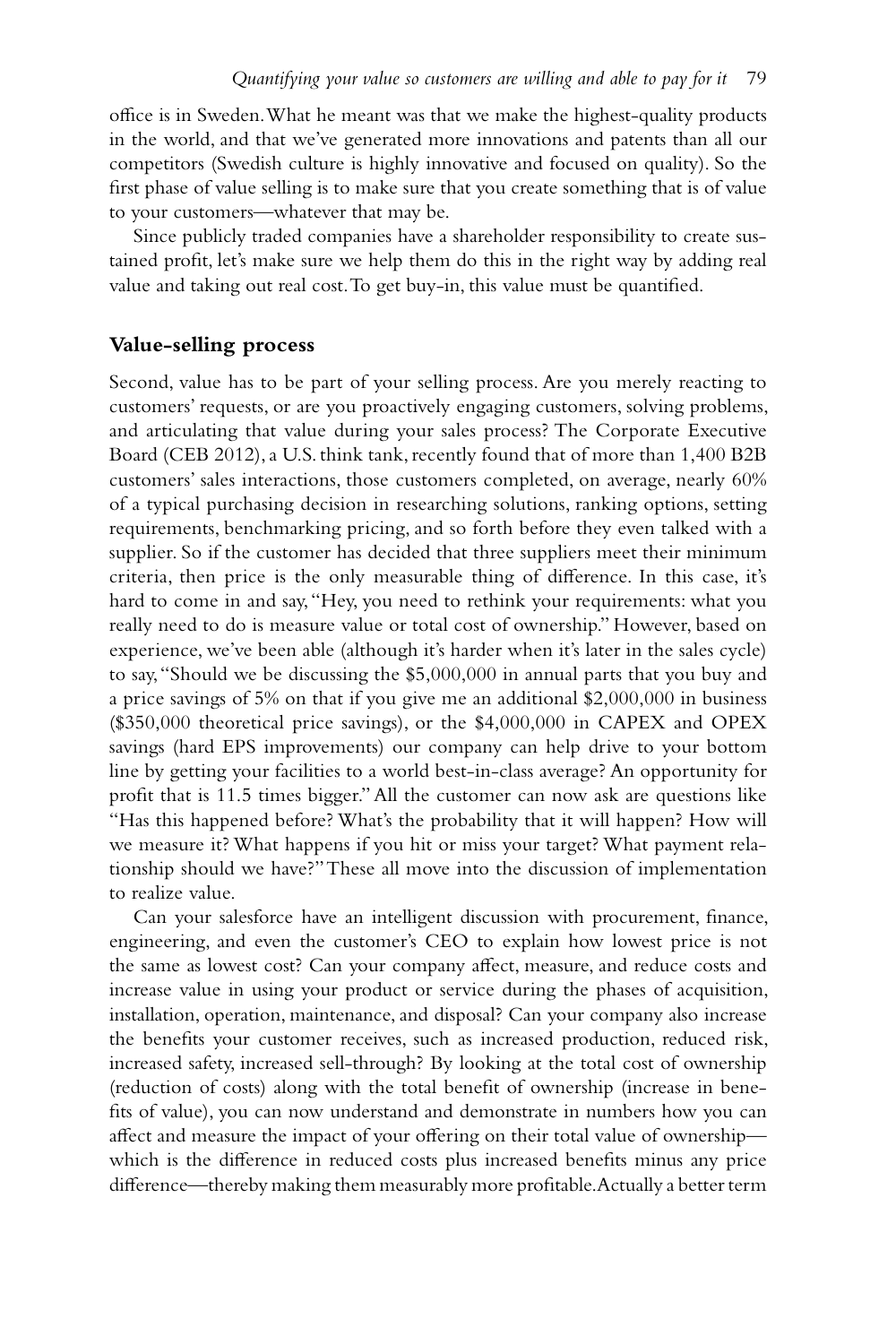

*Figure 7.3* Total cost of ownership.

to use is Total Profit Added (TPA). This would be the most holistic measure of all the costs saved (TCO) and all the increased benefits created (TBO), thereby allowing for a clear demonstration if the price being charged will lead to the highest profit for the customer, versus other options, over the total life of the product or service. TPA is the next evolution measuring and choosing based on best value (see Figure 7.3).

#### **Value-based sales tools**

Most companies mistakenly think that having a value-based sales tool is the holy grail and the end of the value journey. As companies have said to me in the past, "If we just had a methodology to sit down with customers and document for them where and how much more money they can make or save using our ofering versus the next best alternative, all our problems would be solved." This is one of the foundational building blocks; however, it is only part of the journey.

At SKF, in the early 2000s, we realized that all the superior technical benefits in the world of our products wouldn't matter to a VP of inance or procurement unless we could convert what those features and beneits meant into cold, hard cash. With that in mind, we created a tool called Documented Solutions Program™ (see Figure 7.4). It is our methodology for sitting down with the user of the solution and running an expected and eventually an actual business case ROI. This financial justification for the customer can now be used to show their bosses the benefits in hard cash of choosing to work with SKF, or to buy a specific solution. We are not the lowest-price provider in our industry, but we can help customers realize the lowest costs by using our services and products. This tool and methodology has become a mainstay of our business, and each year we report the numbers generated. At the end of 2015, we had over 66,301 accepted or verified cases with customers, with savings of over 5 billion U.S. dollars, covering all ive of our technology platforms. You can imagine the power of sitting down with a customer and demonstrating how this same ofering has helped their own company at a diferent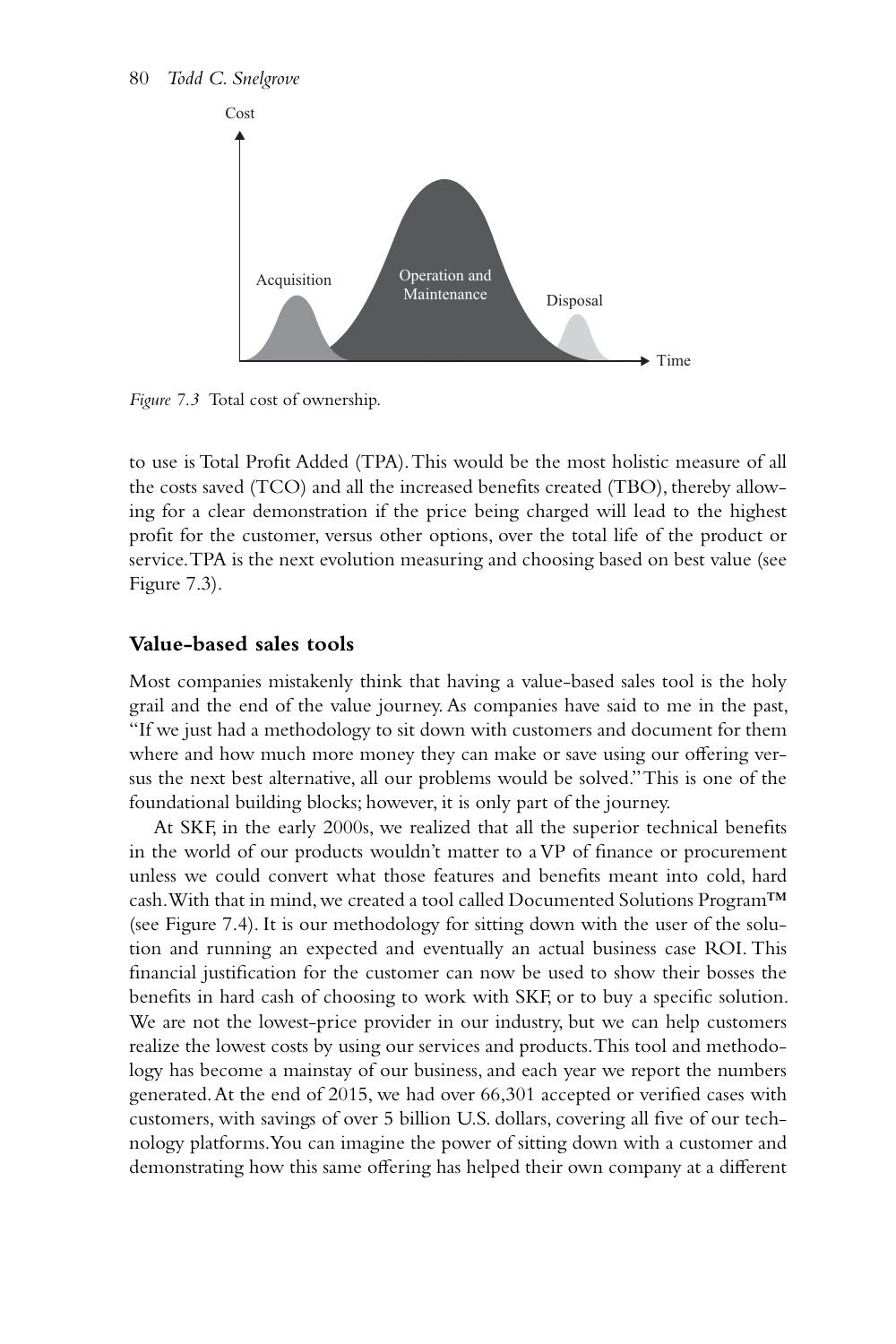

*Figure 7.4* SKF documented solutions.

location in the world, or someone within the same industry, save so many dollars by implementing this solution. The conversation goes from "how much does it cost?" to "when can we get this started so I can start saving money and solving a problem?"

For a value quantification tool to really work, it must be easy for the technical and financial person to understand. Remember, a good TCO tool is not a sales tool in and of itself. It's a process and methodology for benchmarking, finding, prioritizing, customizing, and quantifying expected values in financial terms so that customers can see if it makes sense for them to invest in your solution. Too often I see company-made templates that are really just a sales tool called something else.

Characteristics of a good TCO quantification tool:

- 1 Benchmarks data ranges and reference points.
- 2 Allows customers to change input data.
- 3 Is clear and concise. Sometimes engineers overcomplicate things and think the more detailed, the better.
- 4 Shows the results as your customer would like to see them, for example in terms of ROI, net present value, cash flow break even, dollars saved.
- 5 Is functional—allows users to save cases and work through a process to go from proposal, to accepted, to verified.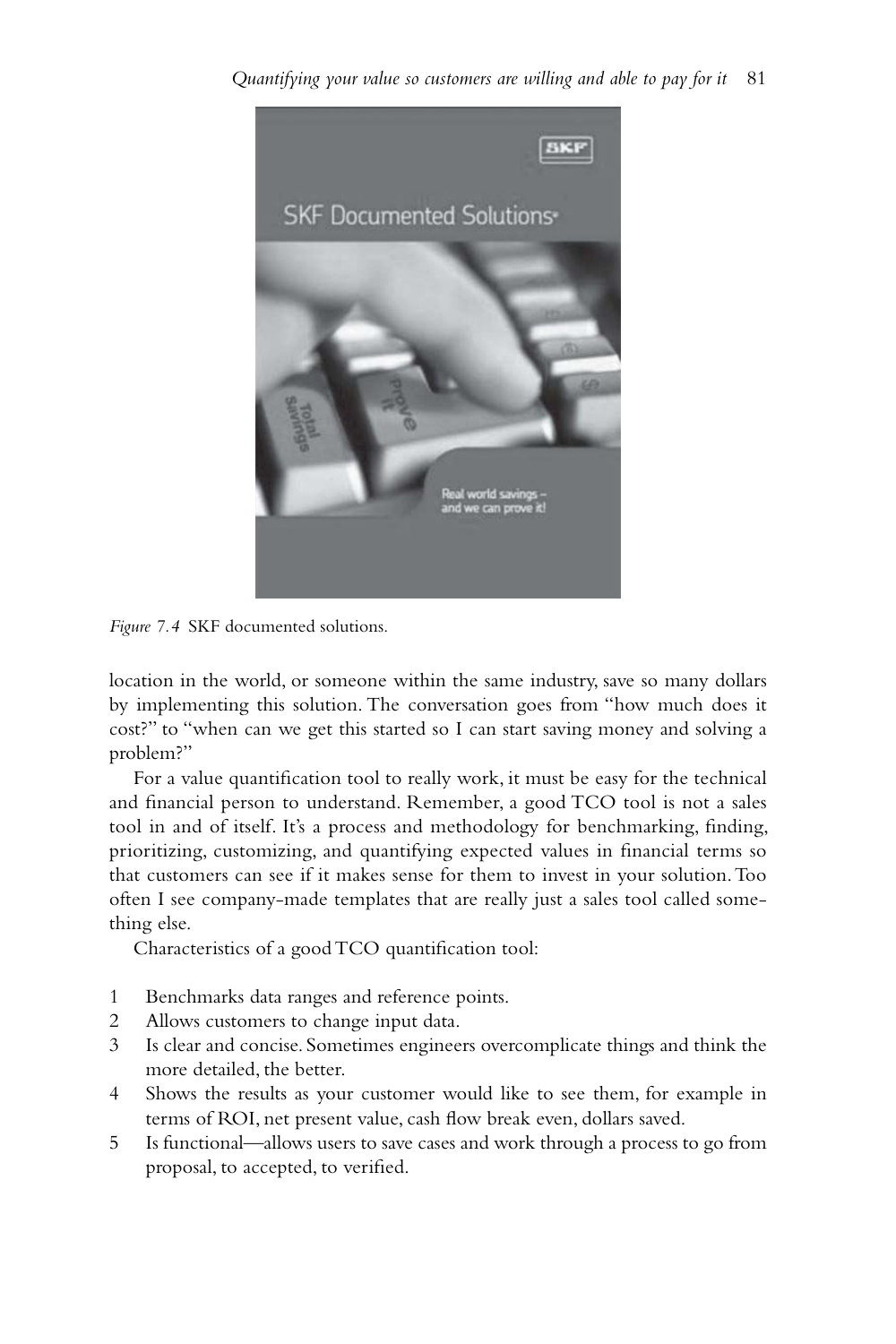#### 82 *Todd C. Snelgrove*

- 6 Builds in an archive so that cases can be saved, searched, and sorted by industry, application, country, distributor, customer, and so forth.
- 7 Provides live updates when connected to corporate server; links to reference material.
- 8 Is easy to use—available in a light version such as for an iPad (SKF launched in 2015), multiple languages and currencies, and so on.

#### **INITIAL VALUE-SELLING TRAINING**

Now that you know your ofering has value, your sales process incorporates value, and you have tools for demonstrating and quantifying value, you'd better make sure your salesforce is comfortable with selling based on value versus price or technology. During initial training, spend time discussing why this is a good strategy for them and your company and why customers want and need proof of value. Programs that come as edicts from the head office usually encounter resistance in the ield that is not needed. Bring the team along on the journey; don't ram it down their throats. Of course, they need to understand and practice with the tool's functionality. Also, if your salesforce is technical, then you will need to spend even more time getting their buy-in. For SKF this has been an issue, because we hire engineers, for whom the technology itself explains the value. They tend to be happier talking about product features and benefits such as the hardness of the steel or the precision of the manufacturing process—and if the solution proves the value, why would one need to convert that value into dollars and cents? When talking to other engineers, they're right; they understand what these things mean—but finance does not. Over the years, we've launched and used a great outside global sales consulting group to ensure that our teams feel comfortable with and know how to sell based on value, and that they're comfortable with terms like Return on Investment, Return on Equity, Net Present Value, and how we afect a customer's Earnings Per Share. If your salesforce doesn't understand these terms or know how your company's offering can affect your customer's profit, then some training is required.

In the ability-to-sell-value stages we focused on the basic underpinnings needed. Next we discuss what else needs to happen to keep the culture change program alive and thriving with your team, and with your customers.

#### **THE WANT TO SELL VALUE COMPONENT**

#### **Ongoing value-selling experience**

However, training is not a one-and-done thing; it must be ongoing. Just as athletes train daily, so should salespeople. At SKF, we have just begun to do roleplaying in which a senior manager acts as the customer and challenges our salesperson's presentation and offering and asks, "What's the value for me, the customer?" You will only be good at and comfortable with value selling when you know and have answered similar questions hundreds of times. What will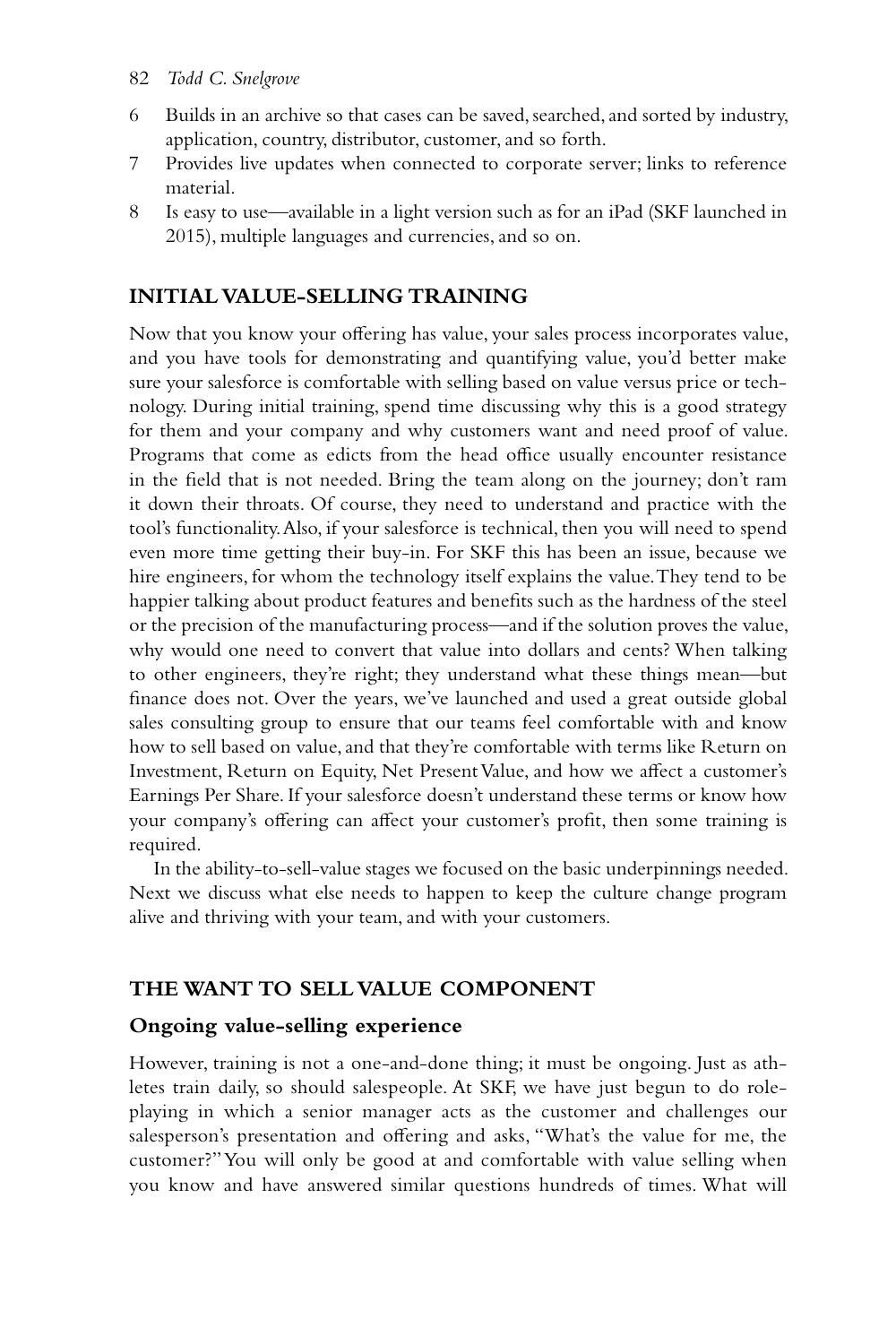procurement's response to this ofer be? Let's practice and think through what their possible objections might be so that we're prepared on game day. I also like regions and countries of the world that include the discussion of value during every meeting, where someone presents a case, what numbers were used, how the process worked, and key learnings. Having regional experts to do joint sales calls with, along with management drive-along and coaching, must be ongoing, and part of an annual reminder of the importance and focus of this initiative within your company.

#### **Sales compensation and value buying options**

If you can prove value, companies can pay for it. Sales compensation will have an impact on how your people behave. Do you incentivize volume targets? If so, then you shouldn't have to ask yourself why your salespeople are so eager to cut prices. In some organizations I have seen sales targets set as a threshold, with no consideration of whether a deal was struck by providing discounts. Some companies might think of themselves as advanced because they reduce the sales amount to the net discounted price. However, for a company with a 10% net profit margin, a 5% price cut is the equivalent of realizing only half the profit dollars. Also, remember that free services, free samples, free training, extended terms, and so on are just other, more creative ways for a salesperson to discount your ofering. I suggest that the salesperson who sells less but at full price should be rewarded more than the salesperson who spends most of their time with internal management justifying that a particular customer needs to get a discount.

We've looked at how you pay your salespeople, but we should also look at whether you've given your customers an option to buy based on value realized. In other words, do you use pay-for-performance models that allow customers to pay once value is realized for them? If not, then they might not be able to buy based on promises of potential future value. At SKF we use a few diferent methodologies: for large customers we might enter into a guarantee of annual cost savings. As a CEO once said to me, "I have 25 diferent ways to ofer a discount, such as volume, competitive issues, industry, new business, et cetera, but I don't have a way to guarantee the value we create ... that has to get fixed."

It's great to offer customers value, but have you offered them ways to pay for that value that it their particular situation? Before moving on, let's be clear about what it means to get paid for value. It's not about "extracting" all the incremental value delivered to the customer in a price premium, for example. To do so would leave the customer with no incentive, or value surplus, to incentivize them to choose your option. Second, I believe most companies have a "buy my product or service at a price" option only. However, a whole set of options need to exist based on the customer's situation and what they value. The extreme is a "buy my products at a certain list price all the way to a 100% pay-for-performance" option. Within SKF we call this integrated maintenance solutions (IMS) (see Figure 7.5). As with many outsourcing agreements, we focus on where we can drive the most immediate customer savings. So, we might say, "Mr. Customer, what did you pay last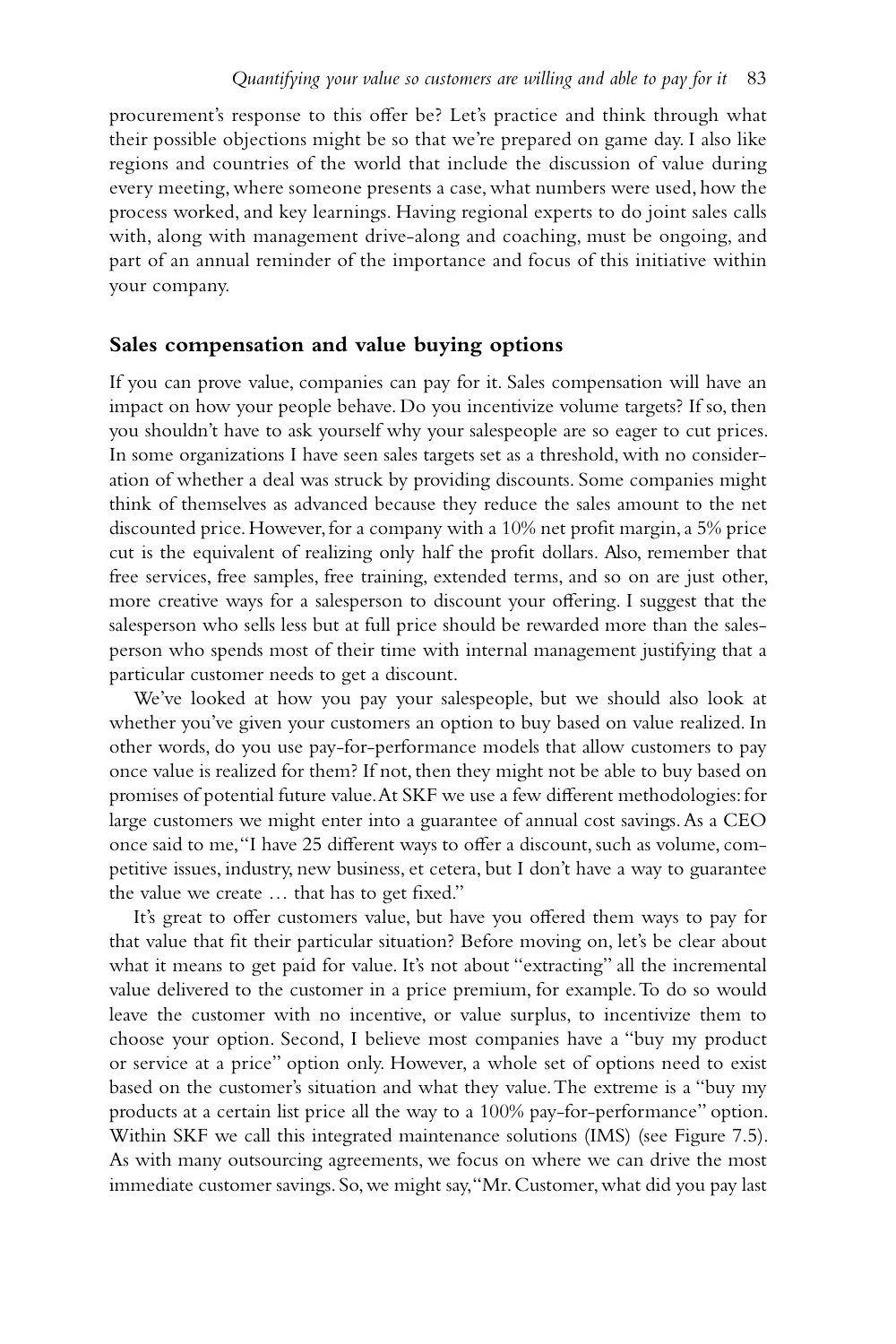

*Figure 7.5* Pay-for-performance options.

year for all the parts, people, and operating expenses to run these factories?" "X." "Okay, we will do it better (measuring these deliverable KPIs and doing it for an immediate savings of Y). However, as we make you more money, we get a reward as those benchmark targets are exceeded (e.g., increased production)." I would say that outsourcing IT in general follows this model, and it can make sense. Corporate experts focused on just information technology delivery should be better at it because it's their core expertise. This is a great ofering; however, a few issues could arise, and I have seen companies try this, along with other pay-for-performance agreements. If all the ofsets are not listed, something that looks good (increased production, less inventory, etc.) might be a short-term win; but if assets are pillaged to do this (they were run with no proactive maintenance), actual losses—not savings—will result. Just think what a pump will really be worth in a few years if the proper maintenance isn't done. All those proposed or even realized savings will be more than ofset by increased future costs. With that in mind, pay-for-performance agreements work if they are long-term, so that no one is incentivized on such short time frames. However, in between these two options, other getting-paid-for-value formats should exist. A simpler version is, "Mr. Customer, although our products might have a higher average initial price of  $X$ , we guarantee an annual hard savings of X." The beneit is that the customer is getting value for paying more, and the value becomes ongoing, whereas price reductions are one-time (suppliers won't or can't offer a 5% per year incremental price savings, but they can offer a new 5% guaranteed savings in another area). As a customer, as long as the savings are hard, measurable, and don't force other costs up, I am willing to keep paying more as these savings compound and make me more sustainably profitable.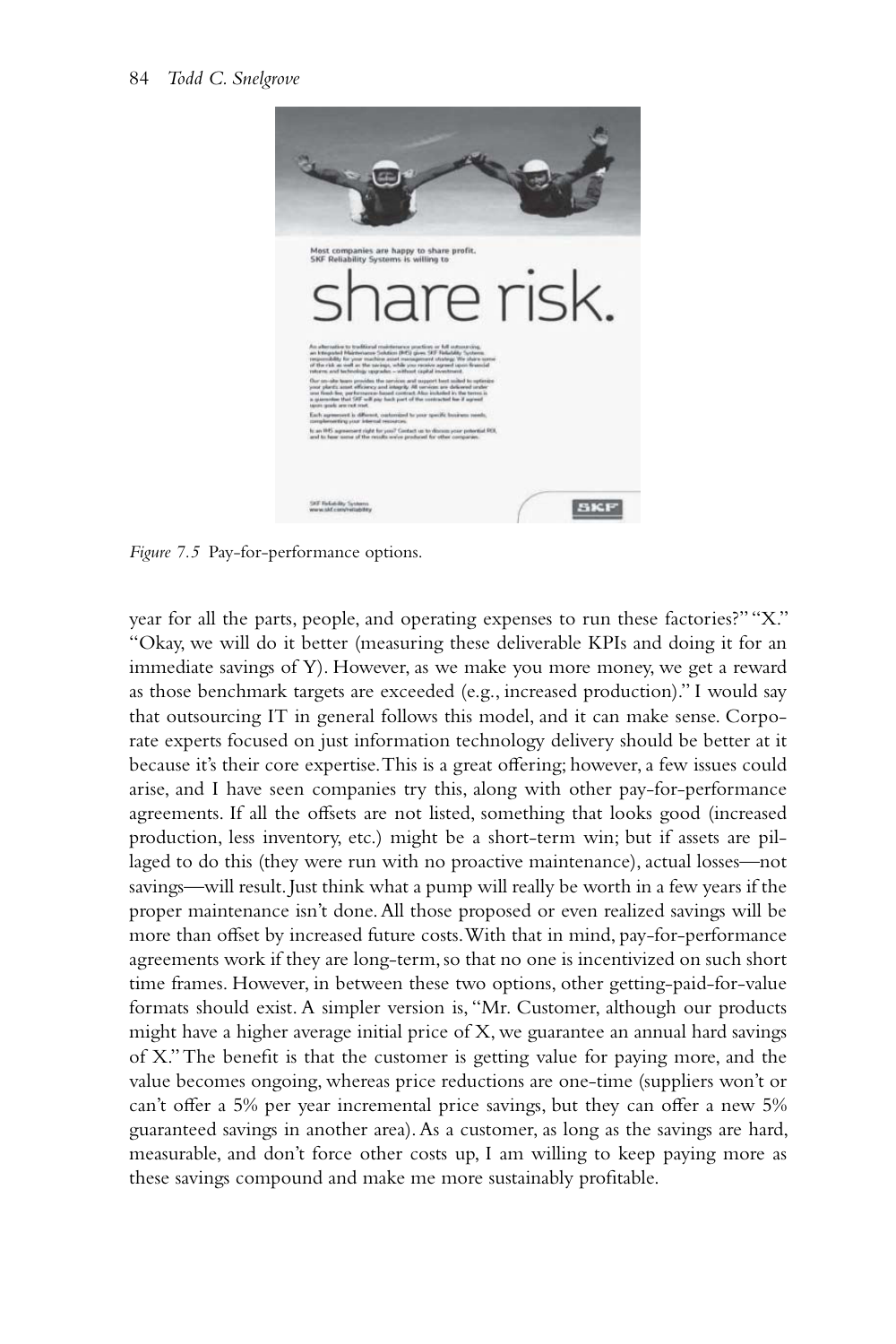A question I've been asked by procurement professionals is, "Which is better: an acquisition price savings or ongoing annual cost savings?"

Imagine you're presented with the following choice: a 5% upfront price savings on a contract for 5 years or a 5% annual cost savings over 5 years (see Figure 7.6). Which is the more valuable option? First, let's assume something that rarely happens—that the 5% price savings will actually make it to your company's bottom line and that no unintended increased costs will occur elsewhere. Let's also assume that the 5% annual TCO savings are real and measurable—lubrication savings, for example.

Given these two scenarios, some procurement people might assert that because both are 5%, they are worth the same. This analysis would be correct after year one, but not after year two. Switching to a new supplier may bring a 5% price savings, but that supplier would not offer and would not be able to deliver that incremental price savings every year thereafter.

From a TCO perspective, however, during year two an additional 5% savings would be generated by focusing on a new area of opportunity such as energy savings. The magic of compounding and ongoing annual savings would allow a TCO annual 5% savings to be worth 15% versus the 5% price savings over a 5-year period, or three times as much. Remember, we assumed the best-case scenario for the substituted product based on price.

IACCM research shows that a focus on price concessions undermines the value achieved. For example, the probability of a poor outcome increases by more than 50%, compared with agreements that focus on performance. This translates into significant increases in cost and missed or lost revenue at levels far exceeding the theoretical savings from the low negotiated price.



*Figure 7.6* 5% price versus 5% annual TCO improvements? Source: Todd C. Snelgrove, Aberdeen Procurement Conference, March 2012, Boston, MA.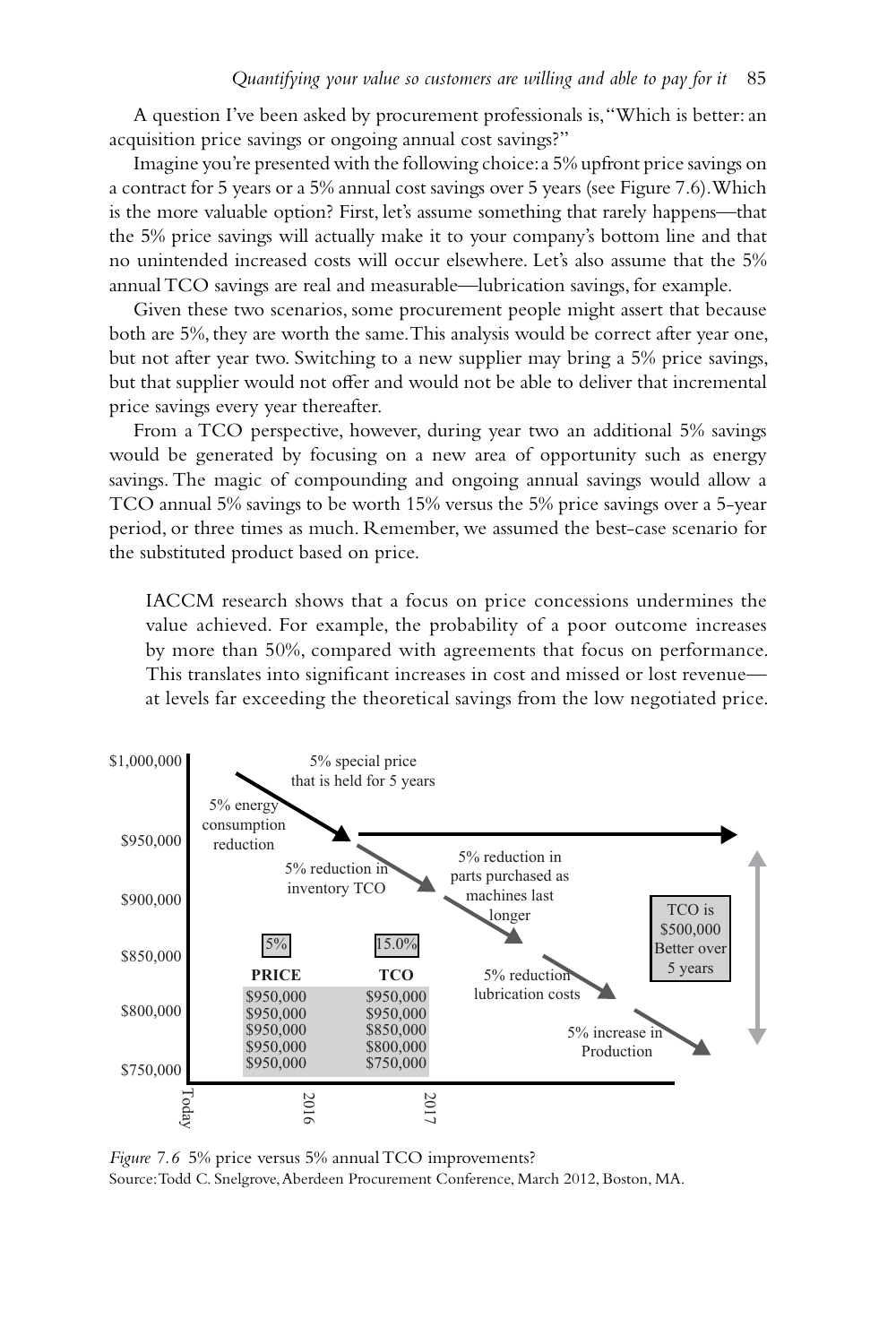#### 86 *Todd C. Snelgrove*

SKF has provided thought-leadership in this area for more than 20 years, having successfully resisted "commoditization" by switching instead to delivering market-diferentiating value. (Tim Cummins, CEO, International Association of Commercial and Contract Management, quoted in SKF 2014: 2).

#### **BUSINESS CULTURE**

Are you really a value company? Does your CEO talk nonstop about the value you create for your customers? Do you reward and recognize the people who create the most value or the newest ways to save customers money? Or are you just using a few buzzwords on a PowerPoint slide or corporate brochure? Value needs to be part of your company's DNA. Does sales get mixed messages like "Get every order and sell value"? Unless your message is clear, you will end up rewarding and motivating sales to cut prices, and volume will be the underlying dimension that's rewarded. If you're unable to prove your value you might get a short-term order based on lowest price, but over time it will not translate into more sustainable orders as someone comes along and undercuts you. We are lucky at SKF to have as our leader a CEO who continually focuses on value as our main diferentiation.

#### **Customer culture**

Does procurement see you as a commodity and therefore assume you can be bought using certain tactics, or do they see your offering as strategic for them?

As a company you can do all these other things well, but if procurement sees you as a commodity, and buys your product or service as such, much effort needs to be exerted by everyone to get procurement to rethink where and why they have chosen to treat you that way. In my experience, most companies have an issue here. Let's begin with the way procurement chooses how to select suppliers and negotiate with them based on the Kraljic 4-box matrix. The Kraljic Matrix (see Figure 7.7) is a well-respected thought process introduced in 1983 in the *Harvard Business Review* article "Purchasing Must Become Supply Chain Management." Although the concept has since been modified (to a 9-box or a 36-box matrix), and procurement's implementation of it has evolved over the years, the thoughts and resulting actions of procurement still follow this concept. Too often there is a mismatch between how we perceive ourselves as sellers and how buyers perceive what we are selling, leading both sides to wonder why they cannot communicate.

A key driver of procurement is to increase spend under management (they control a higher percentage of the company's procurement dollars spent) and to buy from fewer suppliers (to increase leverage and to reduce transaction costs). When I am at a Strategic Account Management Association (SAMA.org) conference, and I ask senior global strategic account managers "Where do you see your company on this matrix?" in general I get the following feedback.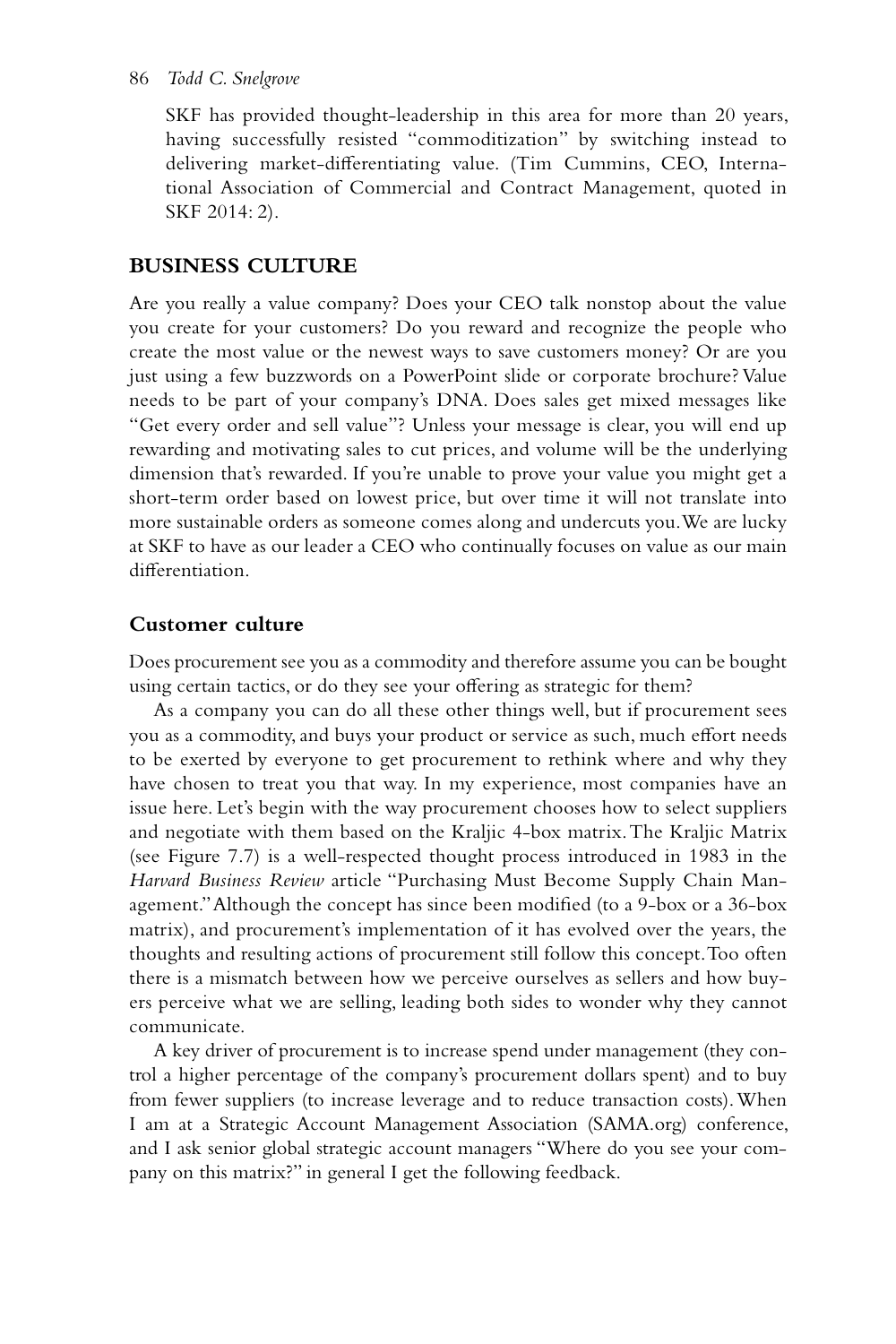

*Figure 7.7* Kraljic Matrix.

Comments such as "We are not the small, unimportant **Nuisance** ofering, where transaction costs are the most important diferentiator." However, I say, for suppliers in this realm, ease of use and ordering efficiency are the most important characteristics and decision-making criteria for procurement, with unit price being most important. When thinking about spend, we need to look at what percentage of the customer's total spend we are. In general, suppliers will focus most of their eforts on direct material spend, as that is where the most money is spent. When companies rank suppliers on spend they tend (of course) to place direct materials (all the products that go into making their primary product—steel, for example) on the right-hand side of the matrix because a small savings on a big number would seem to have a bigger effect on company profit. As we will see, the spend with a supply category is probably not the primary indicator of where eforts should be focused or the biggest hard savings and beneits can be realized. Although the y-axis represents the business contribution, if you cannot quantify the business contribution, procurement will assume that all oferings are the same and will push you into the lower two quadrants.

Most of us are not in the top left quadrant, either, at least not in the long term. This quadrant is where a supplier exists that is not a huge percentage of the customer's total spend but that has a product or service that cannot be easily substituted. Remember, the ease of substitution is based on the customer's assumptions, not ours. If you happen to have a patent on a product or service that they need or access to a chemical or raw material that no one else has, or if demand exceeds supply in a market, then you are in this position. However, in general, this is not a long-term realistic position to be in. If what you sell has an ISO speciication, competitors are reasonably the same size and ofering, and the perceived risk is very low or zero. I recall Rob Maguire, whose chapter appears in this volume, saying that people are confused about what an ISO standard is: "It's a conformance standard … not a performance standard." Yes, both products are the same size, it the same hole, and so forth; however, that doesn't mean they'll produce the same results or perform the same way.

We suppliers want to think that we're strategic—that if the customer would really work with us, we could offer a lot of value, savings, benefits, risk reduction,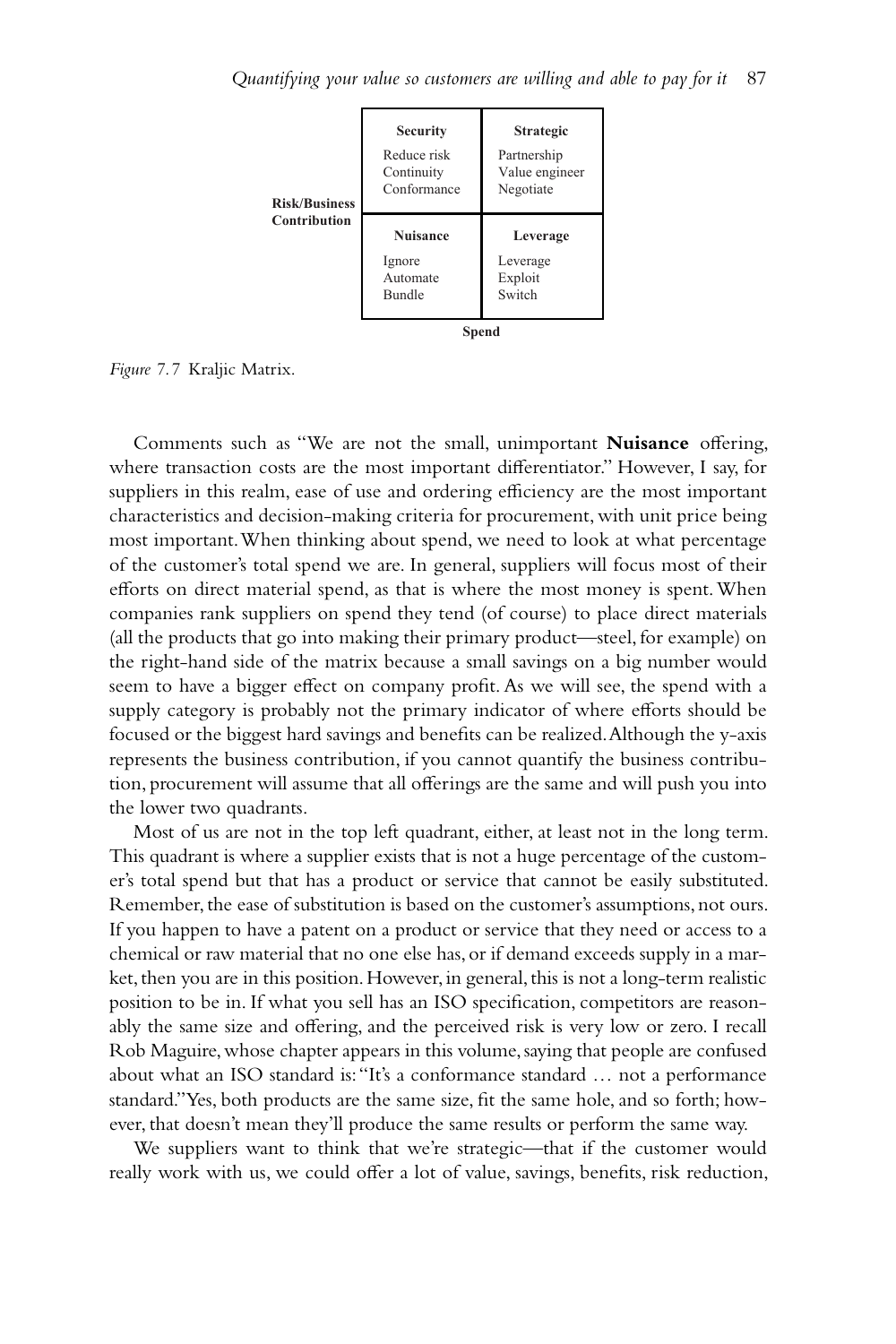and innovation. Talking with procurement professionals at numerous global conferences over the past decade, I find that they would place none or only a handful of suppliers in the top right quadrant as Strategic. However, after I discuss how often that's a mistake—that a lot of suppliers could really help their companies be more profitable by doing things differently—the standard retort is, "Then why don't they come to us and demonstrate and document how they would do that, and what the impact would be?" Sales and procurement functions both need to take responsibility for placing suppliers in the wrong quadrant and therefore not getting the possible or desired results.

The above segmentations are the backbone of a value-selling organization and culture; however, if the customer still perceives that the dollar spend with you is not signiicant (the x-axis in the Kraljic 4-box matrix) and you are not strategic enough to spend the time or effort to treat them like a partner and demonstrate the value you could bring, then much of the above won't help. When you get to the procurement person or team at your customer and they are aggregating volume, threatening with low-priced oferings of competitors, contemplating the use of a reverse auction, employing some sort of benchmark pricing that shows, somewhere, one time your product price was less, asking you to explain your cost breakdown to justify a final price, then you should know that your customer sees you in one of the bottom two boxes and will focus on leveraging you. Most people forget that the x-axis label represents inancial contribution and they focus on dollars spent instead. This is a major issue that sales needs to address. Our company has made it a focus, and we have people whose job is to get customers to understand that even though the relative dollar spend might be low (versus direct spend such as raw materials), the impact can be huge. I think the x-axis should measure financial opportunity dollars (money saved using existing TCO, or financial improvements Total Profit Added<sup>TM</sup>). For example, supply risk might be low because other global players exist and products have an ISO specification. Dollars spent is relative. Customers might purchase \$10 million of industrial parts to keep their plants running, but when their total spend is \$5 billion some might assume that this "supply bucket" should be treated as non-critical or as a nuisance leverage buy (0.2%. … not even close to 1% of total spend). However, when looking at how value can be created by reducing operating machine costs (less energy, water, lubricant, repair parts, labor, and/or increases in machine production, throughput, or quality), one customer saw that our impact could be worth \$128 million in savings. We were then moved immediately to the Strategic quadrant.

To help the market evolve, you need to do some research, work like a consulting organization that talks about the results you can impact and by how much. Don't just discuss the technical features of your widget. We need procurement around the world to challenge their assumptions. I spend a lot of time at procurement and academic conferences presenting our thoughts and methodology. This has proved very helpful in moving our market to change how they measure and choose suppliers, the most advanced being on hard value generated. A nice reference and study that I use is from Manufacturers Alliance for Productivity and Innovation (2012),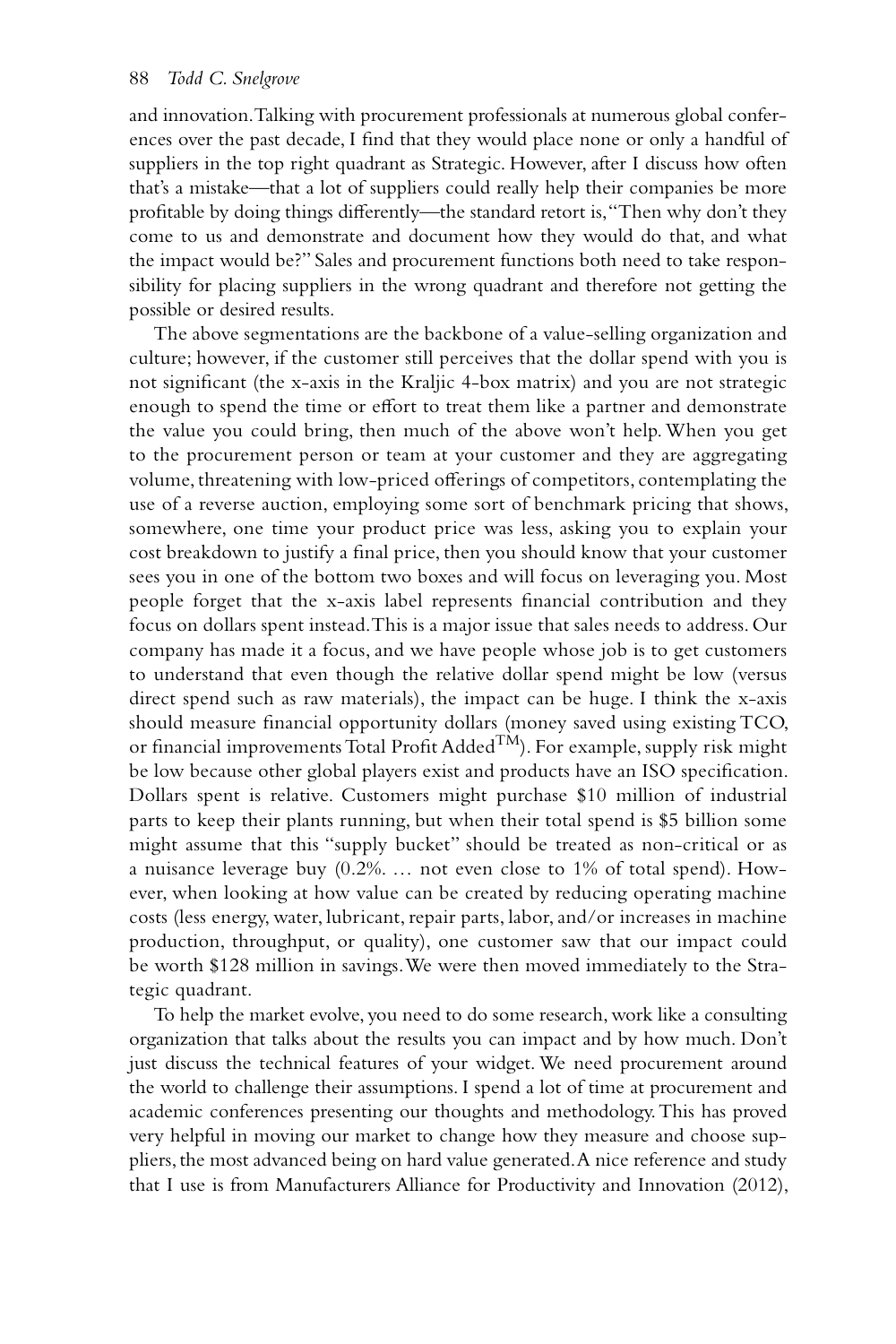a U.S.-based think tank that represents industrial manufacturers. A study they conducted with the procurement representatives of member companies found that companies that had a structured way to buy on best value were 35% more profitable than companies that had no structured methodology for measuring and understanding value.

#### **TO KEEP THE PROGRAM ALIVE AND FLOURISHING**

As I have shown in the focuses or requirements needed, a value quantification tool needs to be the output of the strategy of creating, communicating, quantifying, and getting paid for value; however, numerous other issues need to be addressed: "A fool with a tool is still a fool." For value quantification to become a company focus, a mantra, a part of who your company is and the reason for your being, other supports must be in place. Some suggestions follow.

Who will drive this program internally and externally? A program without a driving person is destined to fail. Baker and Liozu (2013) observed,

Whenever this question is posed to a group of businesspeople—"Who's in charge of value in your company?"—someone will inevitably shout out "Everyone!" Really? If everyone owns something, no one does. Adam Smith demonstrated that the *division and specialization of labor* were a central cause of the wealth of nations; they are also the central cause of the success of a business. Not everyone can be good at everything. (p. 104; italics in original)

Will the ability to quantify the value of new products and services be part of your new product development process, so that when a new "solution" is presented to the market you can quantify its financial impact for customers?

External marketing should consistently reinforce this as part of your brand image. I'm not a fan of hearing how old a company is, or how big it is, or how many people it employs. What's in it for the customer to buy your company's ofering? Spend time on the "so what is the benefit" and less on the how (the how can be discussed in face-to-face meetings). A tagline of mine is "Making Industry More Profitable." I might employ the smartest people, I might be the most knowledgeable, I might have more patents, and I might have the best products … these are just things I can apply to a customer's business, with the result that I make them more profitable. Say what the result is; don't make the customer assume what those benefits will be for them. Trade shows, magazines, brochures, and company speeches should have a dedicated "section" where your company can summarize the hard value your company has delivered.

The value journey is never-ending; an almost-as-good competitor will always be ready to copy your latest innovation. To stay out of the commodity game, and to make yourself and your customers more profitable, demonstrate and document when, where, why, and how you can affect how much money your customers make. It's not a zero-sum game if you can quantify your value; then you will be remunerated with an equitable portion of that value.